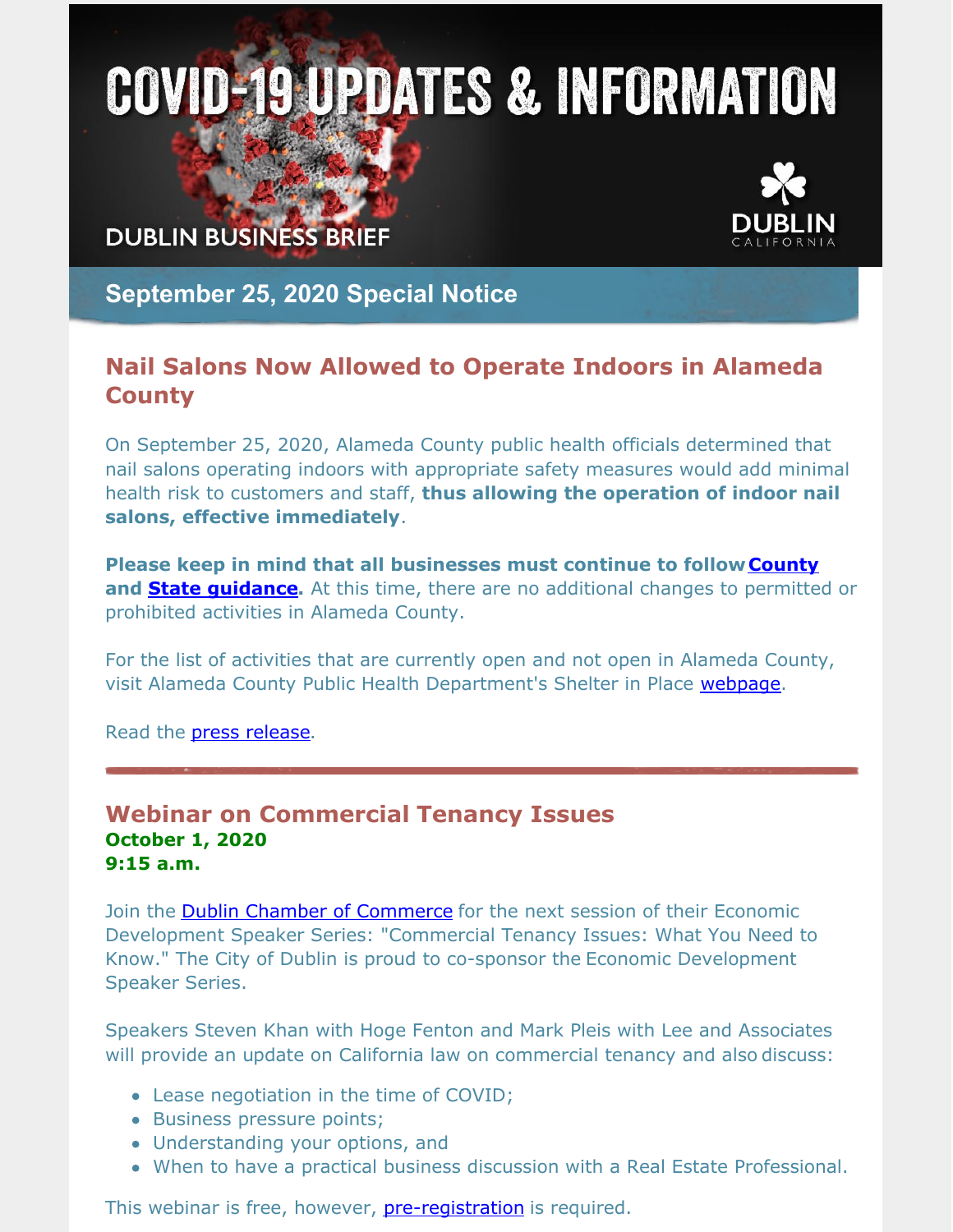

**ECONOMIC DEVELOPMENT SPEAKER SERIES** 

GROWING A THRIVING BUSINESS COMMUNITY<br>IN THE CITY OF DUBLIN



### **Commercial Tenancy Issues**



Steven Kahn is a seasoned real estate lawyer who balances litigation skill with strategy to achieve his clients' goals and protect their interests. He focuses on real estate disputes and litigation.

What you need to know!

#### **October 1, 2020**  $9:15$  am

**Registration Required:** bit.ly/CommTenancyIssues **FREE EVENT via Zoom** 

> Steven Kahn with Hoge Fenton

> > and

**Mark Pleis** with Lee and Associates

will speak to topics of interest for landlords and **HOGE** · FENTON lease holders.



Mark Pleis is a founding Principal of Lee & Associates first Northern California office. His 30 plus years of experience has grown in all aspects of real estate with professional knowledge throughout the Greater Bay Area.



#### Topics include:

- Update on CA law on commercial tenancy
- Lease negotiation in time of COVID
- Business pressure points
- Understanding your options and
- When to have a practical business discussion with a Real Estate Professional









#### **Dublin Recruiting for New Community Task Force on Equity, Diversity, and Inclusion**

The Dublin City Council strongly believes in equity, diversity, and inclusion, and in an effort to bring these topics to the forefront, the City Council has established a Community Task Force to address these issues.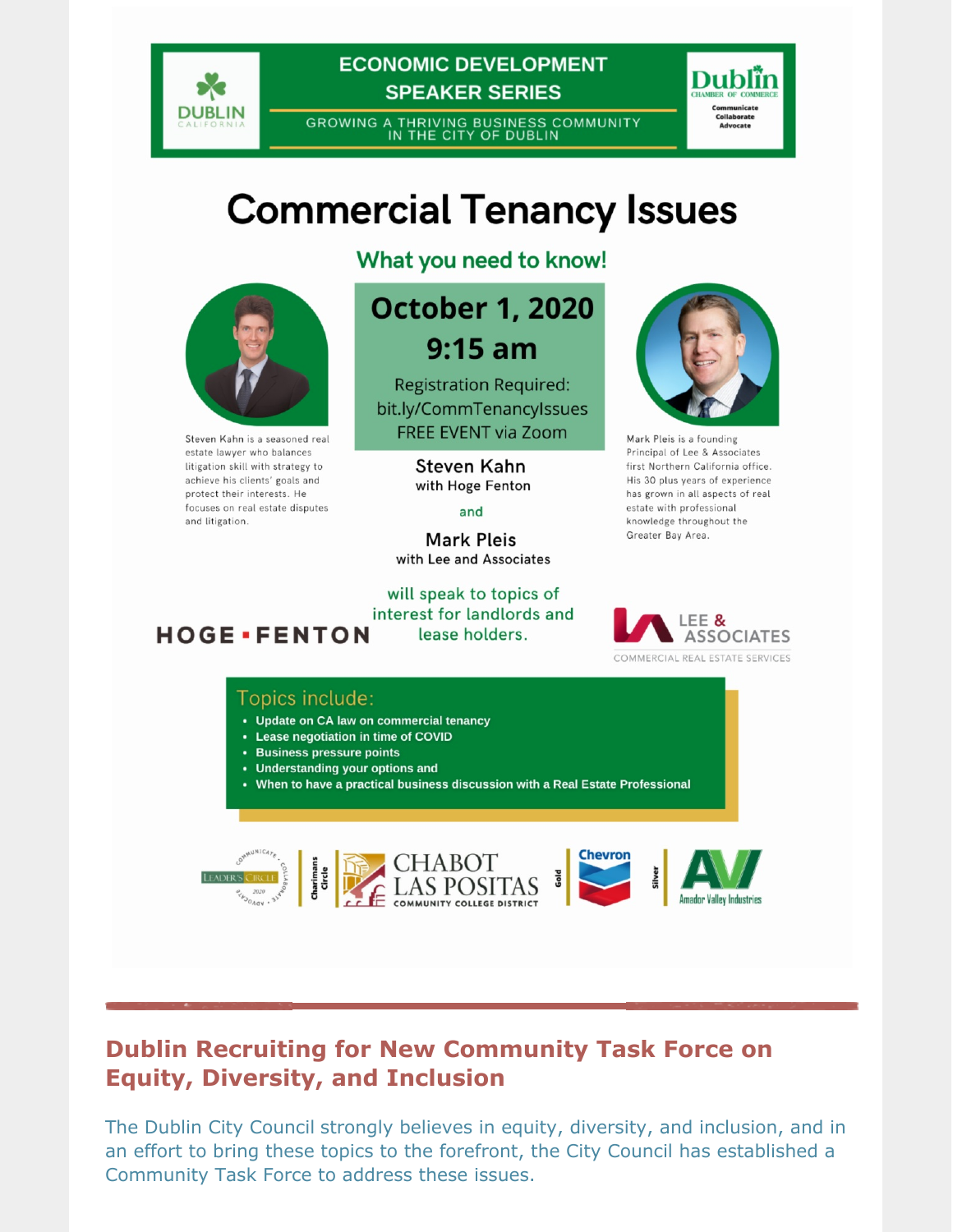The Community Task Force is charged with reviewing and developing recommendations on items within the City's purview, specifically the following:

#### **Policing**

- Training Curriculum
- Policies and Procedures
- Data Transparency and Context
- Communications
- Public Engagement and Community Relations
- Self-Assessment Guidance for Workers

#### **Diversity, Racial Equity, and Inclusion**

- Boards and Commission Recruitment
- Inclusive, Equitable, and Accessible Programming and Events
- Community Agency Funding and Support
- Communications

The Task Force will consist of nine (9) voting members with three (3) alternates. Members of the Task Force will be selected through an application and interview process, with the Mayor making all final appointments, subject to approval by the full City Council in November 2020.

The City Council desires to ensure that Task Force membership maintains demographic diversity (i.e., gender, race, age, sexual orientation, etc.) as well as representation from:

- Homeowners and renters
- Business owners and property managers
- Students
- **Senior Citizens**

Applicants must also live or work in Dublin.

If you or someone you know is interested in applying to be a member of this Task Force, please visit the City's [website](https://dublin.ca.gov/2226/Community-Task-Force-on-Equity-Diversity). **Applications are due by Wednesday, October 14, 2020.**

#### **Health Screening Guidances for Employers**

Alameda County Public Health Department (ACPHD) offers various tools and resources for businesses in multiple languages, including:

- Screening Guidance for Employers
- Self-Assessment Guidance for Workers

To download these resources, visit ACPDH's Recovery [webpage](https://covid-19.acgov.org/recovery.page).